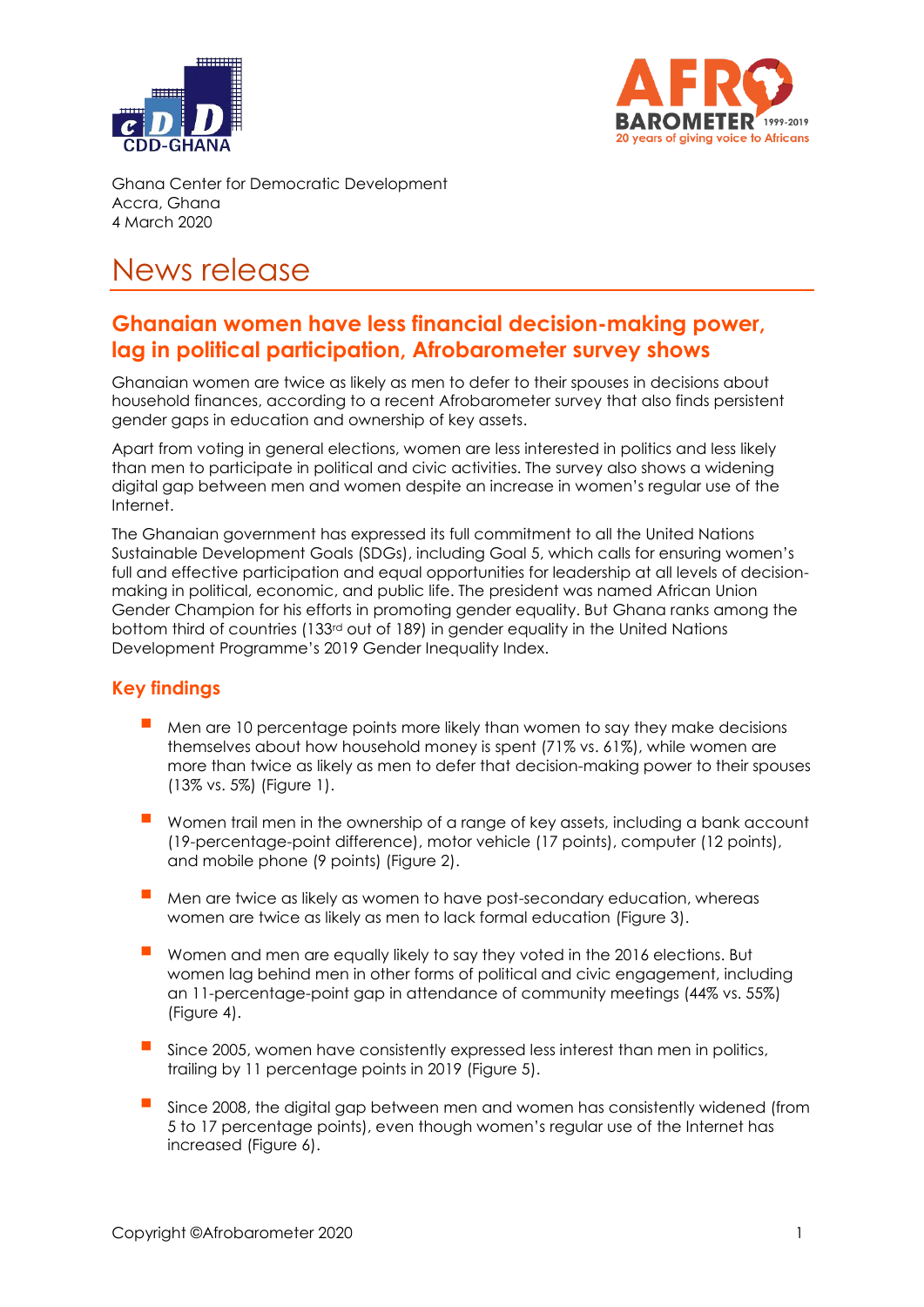

### **Afrobarometer surveys**

Afrobarometer is a pan-African, nonpartisan survey research network that provides reliable data on Africans' experiences and evaluations of quality of life, governance, and democracy. Seven rounds of surveys were completed in up to 38 countries between 1999 and 2018. Round 8 surveys in 2019/2020 are planned in at least 35 countries. Afrobarometer conducts face-to-face interviews in the language of the respondent's choice with nationally representative samples.

The Afrobarometer team in Ghana, led by the Ghana Center for Democratic Development (CDD-Ghana), interviewed 2,400 adult Ghanaians between 16 September and 3 October 2019. A sample of this size yields country-level results with a margin of error of +/-2 percentage points at a 95% confidence level. Previous surveys were conducted in Ghana in 1999, 2002, 2004, 2008, 2012, 2014, and 2017.

### **Charts**



#### **Figure 1: Deciding how money is used** | by gender | Ghana | 2019

**Respondents were asked:** *What is the main way that decisions are made about how to use any money that you have or earn, for example from a job, a business, selling things, or other activities?*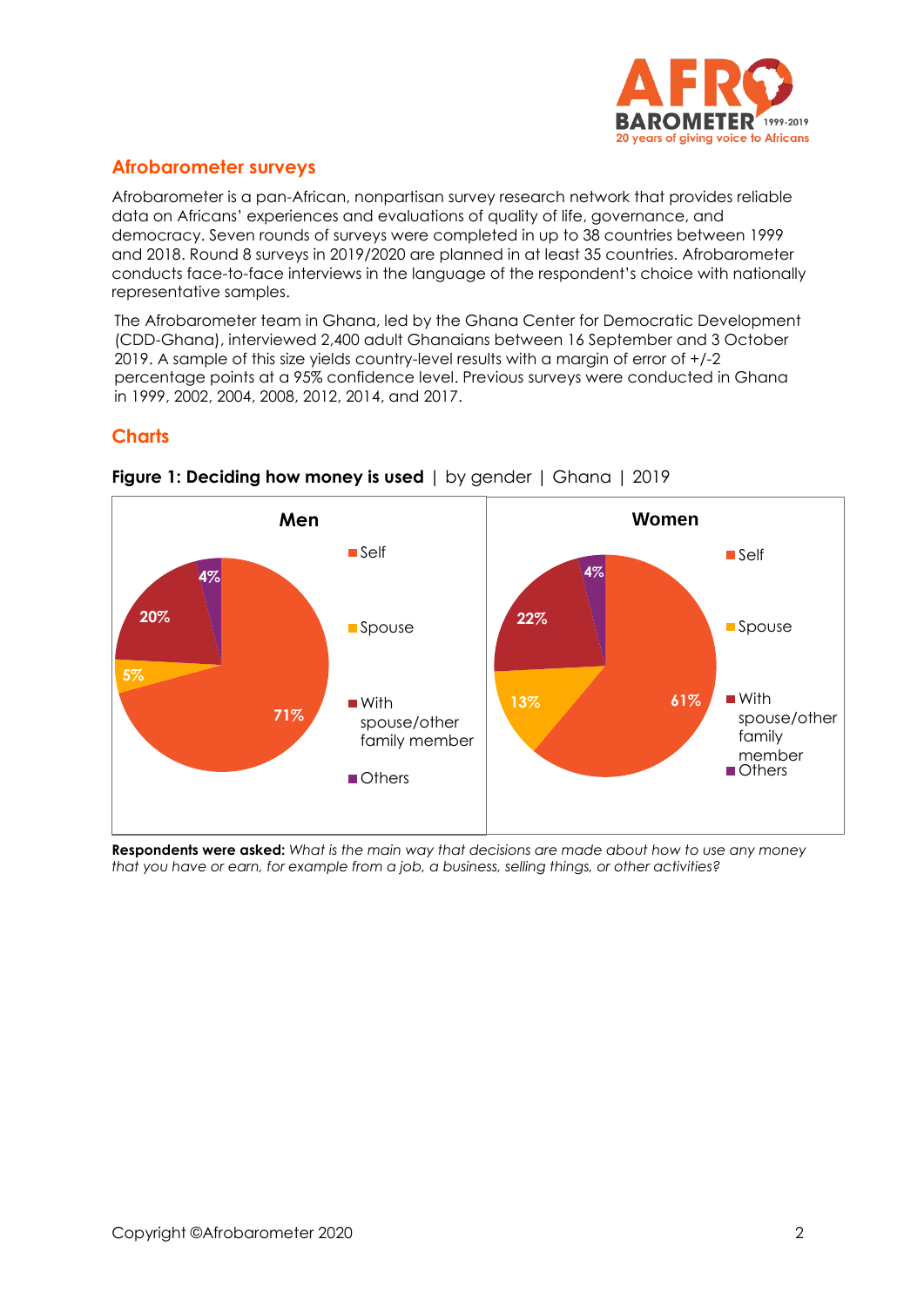



**Figure 2: Asset ownership** | by gender | Ghana | 2019

*Respondents were asked: Which of these things do you personally own? Does anyone else in your household own one? (% who say they personally own these assets)*





*Respondents were asked: What is your highest level of education?*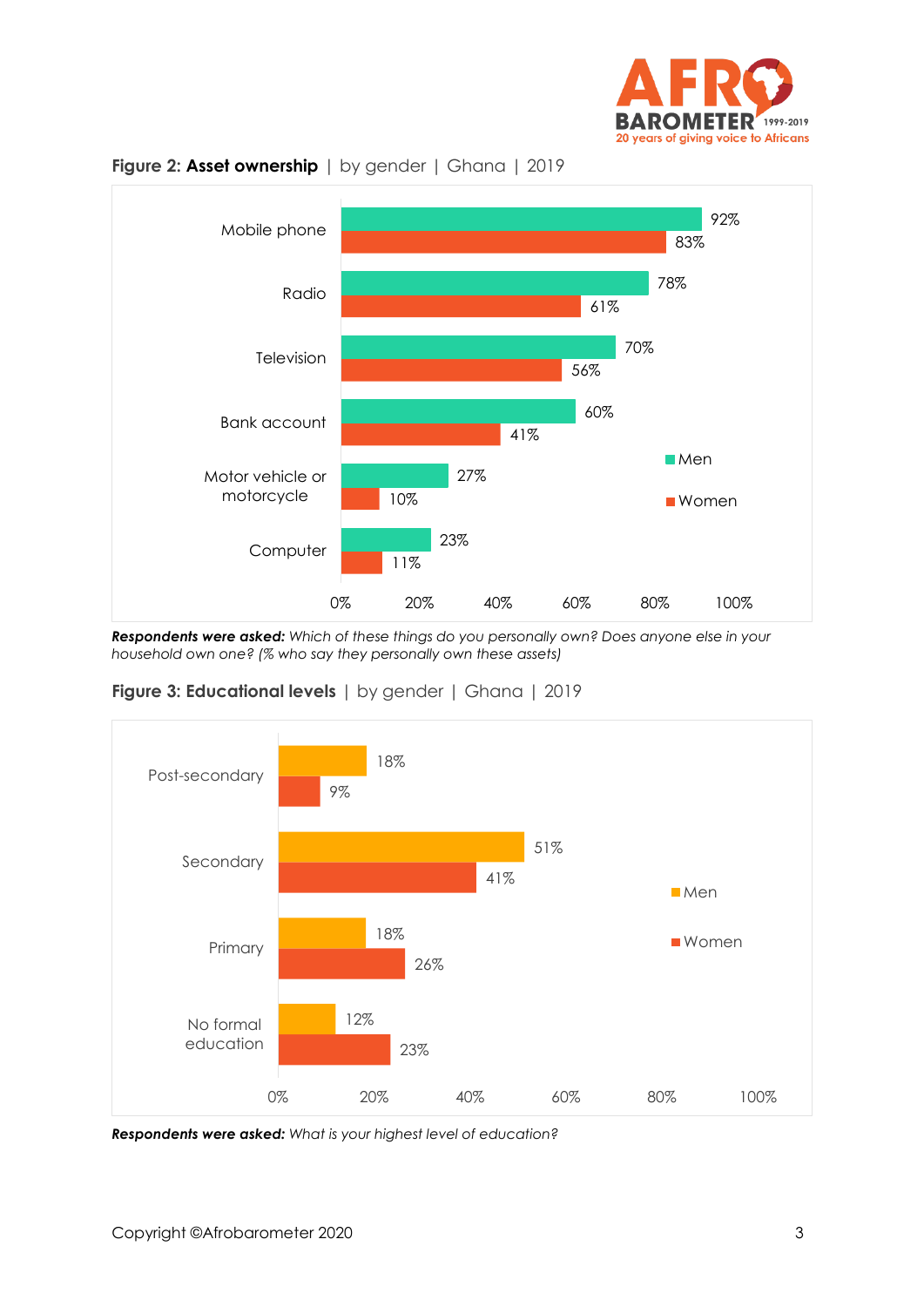





#### *Respondents were asked:*

*When you get together with your friends or family, would you say you discuss political matters: Frequently? Occasionally? Never? (% who say "frequently" or "occasionally") Here is a list of actions that people sometimes take as citizens. For each of these, please tell me whether you, personally, have done any of these things during the past year.*

- *Attended a community meeting?*
- *Got together with others to raise an issue?*
- *Participated in a demonstration or protest march?*
	- *(% who say at least once or twice)*

*In the last national election held in 2016, did you vote, or not, or were you too young to vote?*

#### **Figure 5: Discuss politics** | by gender | Ghana | 1999-2019



*Respondents were asked: When you get together with your friends or family, would you say you discuss political matters: Frequently? Occasionally? Never? (% who say "frequently" or "occasionally")*